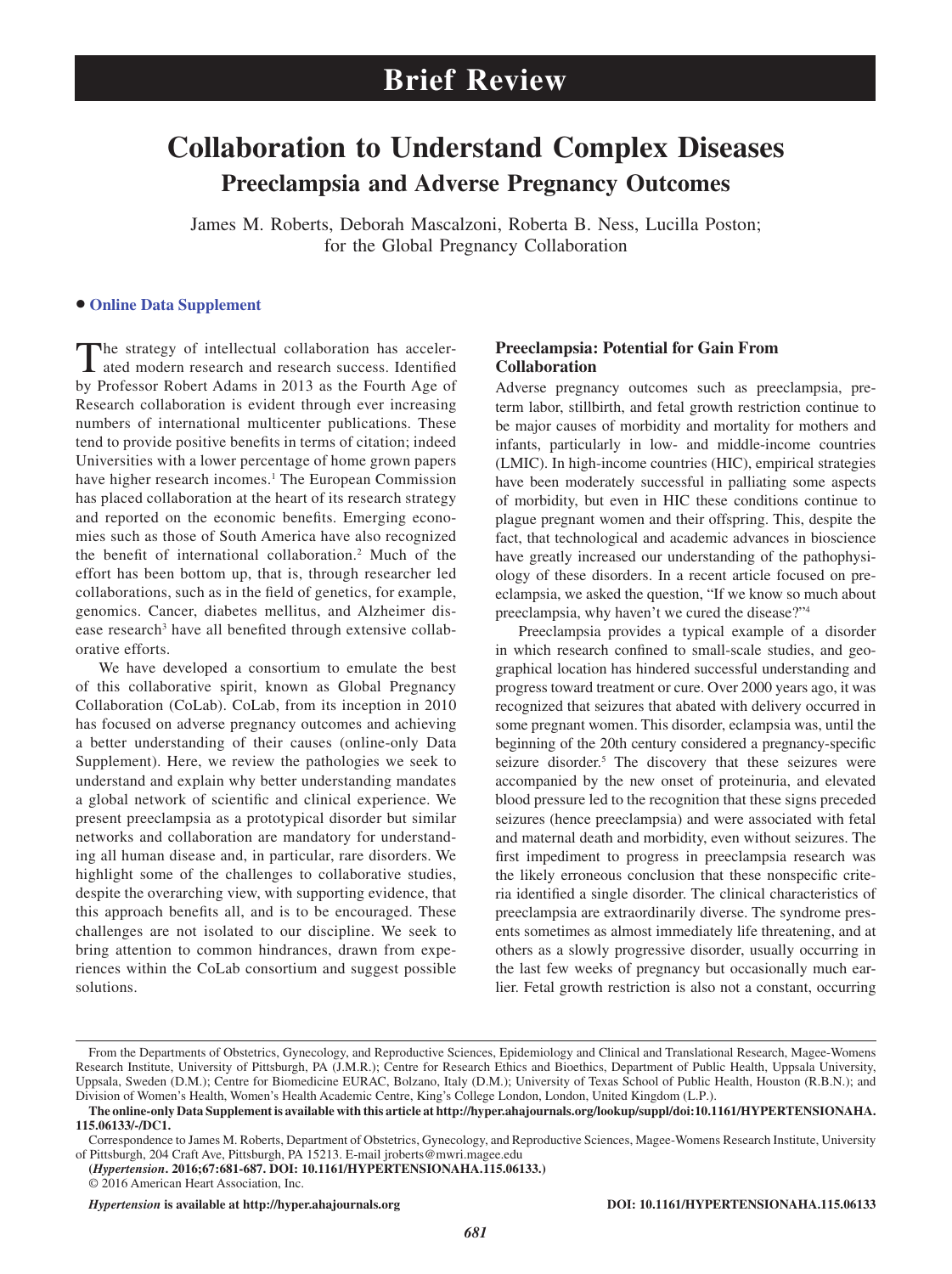in about one third of cases. Furthermore, the epidemiological implications of the disorder are different depending on the clinical presentation. Overall, preeclampsia is associated with a 2-fold increase of later life maternal cardiovascular disease,<sup>6</sup> whereas preeclampsia presenting before 34 weeks of gestation increases risk 8 to 10 fold.7 Laboratory findings are also widely variable. As we have recently reported this is partly because lack of standardization of method making difficult any comparison between studies,<sup>8</sup> and attempts to predict preeclampsia with analytes measured in early gestation have not been clinically useful.9,10 Most analytes with promise are more predictive of early rather than late disease supporting the concept that preeclampsia occurring at these 2 time points is different.<sup>11</sup> However, the incidence of early-onset preeclampsia is low compared with late onset, raising questions as to the adequacy of power in small-scale studies. Furthermore, a characteristic of clinical trials attempting to prevent preeclampsia has been success of early interventions in small homogeneous populations and consistent failure in larger heterogeneous populations. Although most differences in outcome have been attributed to the sample size, a reasonable alternative is that success has occurred within homogeneous populations found in single centers, and failure has befallen multicenter trials with greater diversity of subjects.

Importantly, and fundamental to the principles of CoLab, the overwhelming majority of studies of adverse pregnancy outcomes are from HIC with little research in LMIC where most of the deaths attributable to preeclampsia occur and where causes could be different. Moreover, although efforts to transfer useful clinical and public health strategies from HIC to LMIC have met with some success, particularly in research settings, the ability to prevent, predict, and reverse these processes more broadly in any population has been minimally effective.

In recognition of the variants in preeclampsia that may not all share similar proximate pathophysiology, investigators have been becoming increasingly aware of the need to study homogeneous subgroups of subjects (although this remains far from a universal approach). The need for studies sufficiently powered to consider these individual subsets of patients is now self-evident. Moreover, meta-analysis of small-scale studies is fraught with problems of diversity in clinical and biochemical data and even different criteria for diagnosis. A global, cohesive approach is required. Only then will similarities and differences between proximate causes and pathophysiology of preeclampsia be characterized with confidence, and a stratified approach to management and treatment developed.

#### **The Global Pregnancy Collaboration**

The CoLab is a consortium of investigators committed to rectifying deficiencies in finding clinically relevant solutions to the problem of adverse pregnancy outcomes and transferring this knowledge to LMIC (Data Supplement). As highlighted in the recent literature, $12,13$  collaboration is essential both from an intellectual standpoint and through sharing data and biological samples because we are now aware of the major causes of adverse maternal and infant outcomes demonstrate a higher order of complexity than ever previously imagined. The current concept of preeclampsia's pathophysiology, which

invokes inflammatory and immunologic origins, is provocative of different origins in different settings. We must begin to appreciate that the imbalance between the research effort (probably <1% of the total), and maternal deaths from preeclampsia (>99%) in LMIC is unlikely to reduce the global burden of this disease. In LMIC differences in socioeconomic support, infectious diseases and sexual practices to mention only a few important differences from HIC could have major influences on those pathophysiological pathways repeatedly trodden by preeclampsia researchers in HIC. These likely but untested, differences demand a collaborative effort. Such complexity requires intellectual collaboration and diversity of clinical data and biological sample banks. There is a need, too, for larger scale prospective collaborative global studies, homogeneity of protocols, and standards for definition of clinical end points. This requires sharing and altruism. Intellectual collaboration will facilitate prioritization of targets but also provides the intellectual ferment for innovative thinking. Large data and sample sets will aid in the recognition of subtypes and pathophysiological pathways and test the global generalizability of predictors and disease markers. The use of these existing large data and biobanks in HIC and their establishment in LMIC should speed discovery, a vitally important goal for LMIC.

Although our efforts have to date focused on preeclampsia, the challenges facing collaborations such as ours apply to translational research in the wider field of obstetrics and to other disciplines in general.

#### **The Challenges**

#### *Mindset and Ownership*

A major challenge lies is the mindset of investigators. Scientists are motivated by incentives that promote individual idea ownership and a system of "winner-take-all". Continued employment, promotion and tenure—the coin of the realm—are afforded to those who gain independent grant funding, build a portfolio of first and last authorships, and own potentially marketable patents. The last of these, ownership, is also increasingly sought by research universities strapped by shrinking sources of extramural revenue, but its value in a world of international multiownership becomes increasingly meaningless, when income must be split between all parties. Professor Adams writes,<sup>1</sup> *First, in this age of big data that are internationally shared, the question will be who has the skills to exploit knowledge assets fastest, not who owns them*. However, the frame of idea of ownership and the delivery of riches to one or a few, despite some progress remains a deterrent to group science. It also ignores the fact that almost all ideas are built on the ideas of others. Gain for the institution and the individual is valued more that societal good. An alternative mindset is that science must serve society and researchers must pay back the subjects who volunteered to be involved in their research. Such a frame would imply that patents and first author publications are less important than the public good a scientist does.

Nonetheless, issues of credit, authorship, and inclusion of junior investigators to guarantee sustainability of our effort, and the field writ large must be addressed. This requires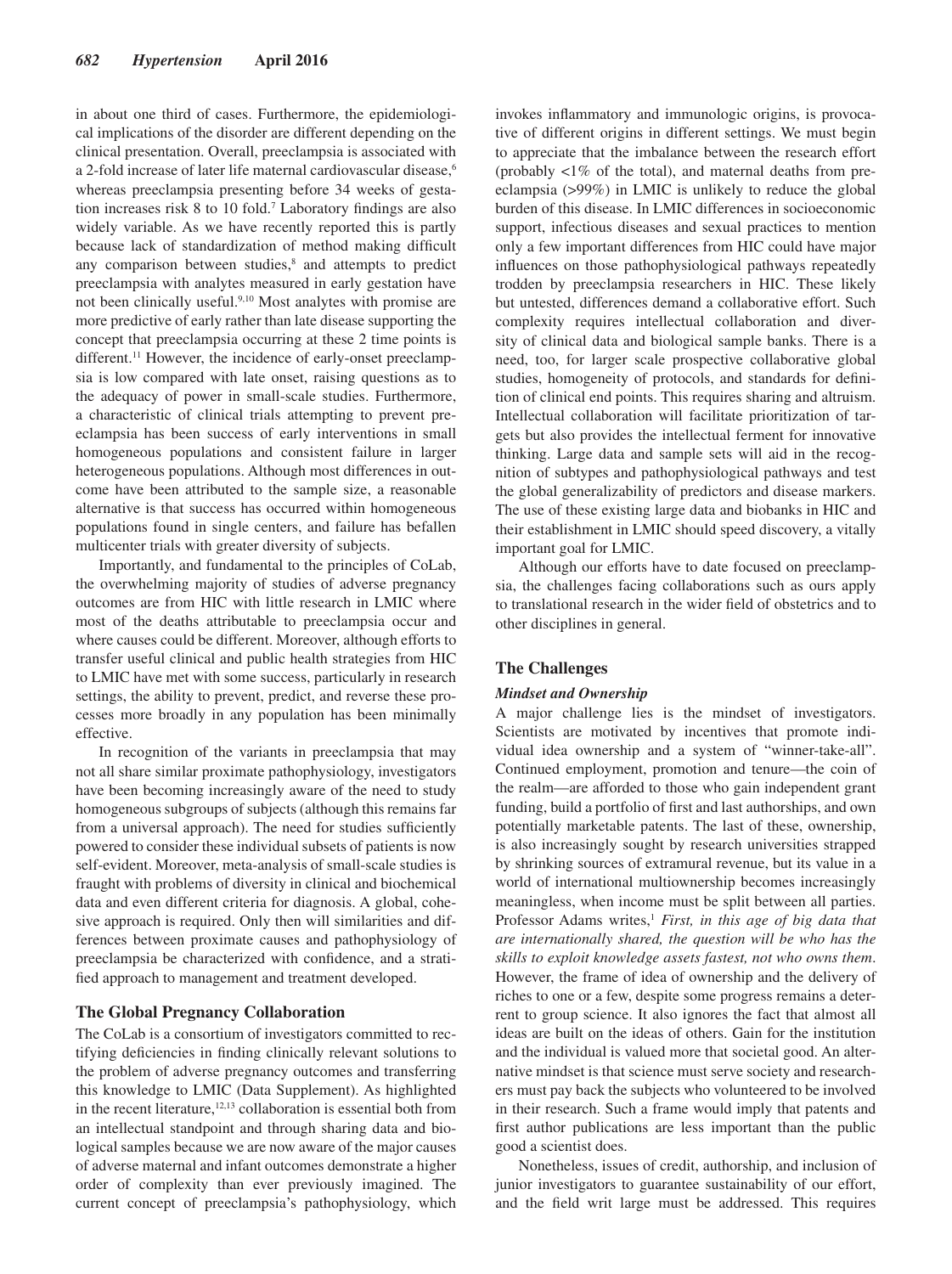institutional reorientation toward formal recognition of collaboration, which should be an identifiable metric of success. This applies as much to funding awards as it does to authorship. In CoLab, agreement about authorship is determined before the study outcome is known. Although self does not predominate, our policy of fair sharing of authorship and discovery remains key to satisfying the present, and to our thinking, outdated needs of our Universities. Maybe those who join this consortium self-select in terms of an international and cooperative mindset, and recognition that the gains are ultimately greater. For the individual member, trust must also be built by way of fair and inclusive rules and by means of investigator interactions through conference calls, committee work, and face-to-face meetings. This is feasible.

### **Unified Data Sets**

One common issue we face is the inconsistency in the database data dictionaries used from one group to another and from one country to another. We have recommended that a minimal and identical data set should be a common goal in conducting future preeclampsia studies, particularly in LMIC.<sup>8</sup> Over and above this, a more complex, yet standardized data set should be collected where practically feasible. Furthermore, there should be agreement on gestational ages for collection of biological samples. We propose that longitudinal clinical variables and samples be collected, when feasible, before disease onset to facilitate prediction strategies, and that samples be collected at the time of disease to advance identification of sub groups. State of the art sample collection methodology demands rigorously applied Standard Operation Procedures for sample handling, storage, and custodianship. Few collaborations have achieved this to date but we have learnt from the successful screening for pregnancy end points (SCOPE) consortium, a visionary prospective study, which recruited >5000 nulliparous women from 6 centers in 4 HICs in northern and southern hemispheres, all with the same protocol and a shared Internet database, and studied longitudinally. SCOPE to date has published >30 papers on preeclampsia and other pregnancy outcomes, the most cited of which receiving the *Hypertension* accolade as top clinical science paper of the year (2014).<sup>14</sup>

Even if the same data are collected by centers, enormous challenges are introduced in retrospective collation because of the multitude of different databases and formats of storage. Frequently, this places unnecessary limits on the information achievable, much being wasted through incompatibility. CoLab recently completed a study of angiogenic factors measured during pregnancy in 28 centers around the world; the stimulus being recognition of a role in the pathogenesis of the disease and the value of measurement of placentally derived angiogenic factors in preeclampsia prediction and diagnosis. Results from >16 000 pregnancies were used to interrogate questions about the pathophysiological role and predictive power of these analytes in preeclampsia. Despite the fact that the angiogenic factors were measured on disparate analytic platforms, merging was feasible with appropriate statistical adjustments for the different assays used.15 By far, the greatest challenge lay in merging the clinical data sets from participating centers. This took >2 years. With the benefit of hindsight, planning and prospective collection of standardized data among the international obstetrics community delay, not to mention associated costs could have been avoided.

## **Organization and Financial Support**

Meeting the challenges of collaboration and standardization requires organization and financial support. Databases must be aligned, samples made available and shipped, and appropriate projects must be selected and approved. None of the efforts come without expense. Establishment and maintenance of databases and biobanks as well as labor and related expenses for aliquotting, cataloging, retrieving, and shipping samples as well as linking with clinical data all require financial support. This is not easy to achieve. Consortium members can include these costs in all applications for funding, but funders, especially those who have supported development of prospective population cohorts should be encouraged to provide continuing support for these infrastructure costs within a given country, such as provided by the UK Medical Research Council.16

#### **Legal Burdens and Bureaucracy**

Perhaps the most potentially avoidable challenge is bureaucracy. The academic community is united in a collective frustration arising from the administrative requirements necessary for sharing data and biological samples between institutions.12,17 Certainly, it is mandatory to protect the interest of the women who provide their samples in accordance with their wishes. However, it is also important to recognize our responsibility to the same subjects to maximize the impact of their efforts by efficient and timely use of their data and biological contributions. Relevant to this topic is that because of changes in ethical requirements, many older samples are not supported by the specific consents now required for the sharing of samples. Beyond ethical considerations are the administrative and legal requirements related to intellectual property and legal liability risks. It is our experience and that of others, that these considerations present the greatest impedance to collaboration. A survey of CoLab members revealed delays of as much as 1 year in implementing collaborative efforts. Cited were the innumerable exchanges between technical offices at the different center institutions, arising in part from different legal expectations but more often because of one institution's difference in interpretation of the wording in material transfer agreement (MTA) forms used by the other. In the SCOPE consortium, more than a year's delay was incurred as MTA's went back and forth between the Universities and a commercial partner before analysis of samples could begin. Some institutions require an MTA between the hospital obstetrics unit and academic clinical obstetrics department, although the staff is one and the same, and the samples from research studies are stored in freezers in the clinical unit. Of the many black holes of communication between technical offices and academics, staff shortages have been frequently cited as a reason for delay. An extreme example of collaborative inertia lies in the countries that prohibit transfer of any biological materials beyond their borders. It is imperative that international efforts address these issues.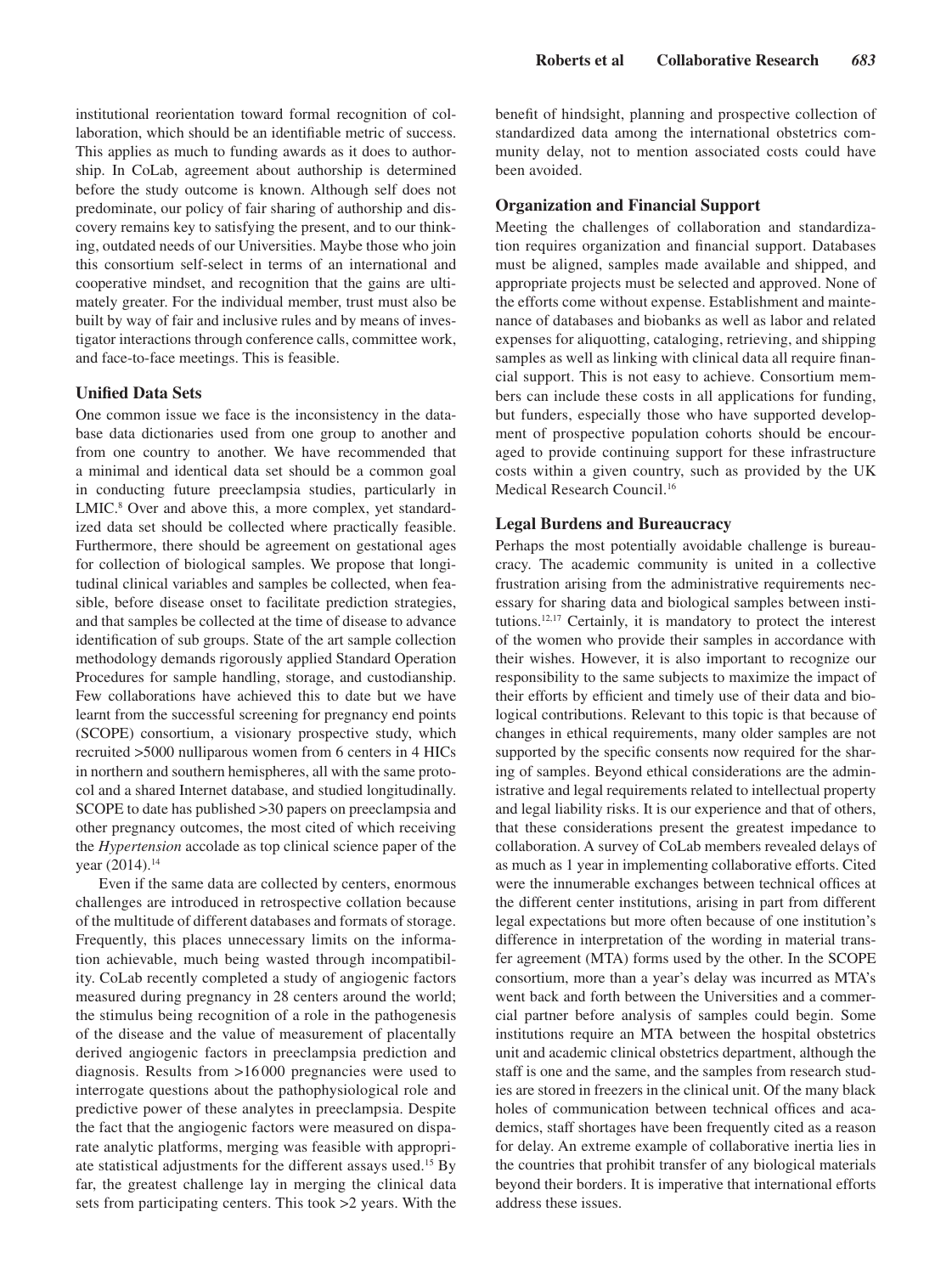### **Meeting the Challenges**

#### *Mindset and Ownership*

As noted above, the major objective of the Global Pregnancy Collaboration is to facilitate collaboration and sharing. We have made several contributions and continue to work with other groups to achieve this goal. Our first efforts were to develop a system that would encourage sharing by existing major databases and biobanks. Our members represent the majority of the world's largest data and biosample collections in preeclampsia research (Table S1 in the online-only Data Supplement). The issue of changing mindset has been less than expected. Investigators, we think, have an obligation to "get into the shoes" of patients to appreciate the need to maximize efficiency and effectiveness of the data so willingly volunteered. This should promote a willingness to forego some credit and control to further collaboration and large group attribution. Training collaborators by example has been one approach facilitated by our annual investigator meetings, for example, we demonstrate how much a single biospecimen collection and data set can be underexploited if not shared, and thereby jeopardize relevant outcomes.

Membership and participation has been greatly facilitated by encouraging elective collaboration rather than mandatory contribution. When samples or data are requested from CoLab members, the centers have the choice of participating or not. However, should even the majority of centers decline participation if sufficient material is available from those electing to participate, the request is granted and CoLab provides oversight, infrastructure and if necessary financial support to participants. Members providing samples or data are true collaborators and serve on the Protocol Committee for the study. This means participating in study design, data analysis, and eventual authorship of publications, with the inclusion and ordering of names agreed on early in article discussions. This approach has been successful for the limited number of groups involved (Table S2), but the eventual widespread success will require a more general shift in attitudes toward data ownership versus data custodianship.

Data and samples are always a result of intense labor and investments by resources. They could not exist without the effort of researchers, funders, and donor patients. It is extremely relevant that the sharing of data and biospecimens should reflect intellectual contributions through shared rules of authorship and intellectual property rights, and also institutional and funders contributions. Recognition of the bioresource and of the effort paid by the institution can occur at different levels from authorship to citation of the bioresource through the bioresource impact factor.<sup>18</sup>

#### **Unified Data Sets**

CoLab has also made progress in our efforts to standardize data fields and data format. Last year, we published a list of data that we suggested should be collected in all studies of preeclampsia (minimal data set) and an expanded list to be used should financial considerations permit (optimal data set).<sup>8</sup> This has been well received by the research community. More recently, we embarked on a project that we hope will address the issues of data formatting. We are developing a

web-based preeclampsia database, modified from the SCOPE database, which will be available to investigators worldwide. The generous sharing by Professor Robyn North and the SCOPE consortium, who developed the database, exemplifies the spirit of CoLab. The database will be appropriate for both observational and clinical trials with a module for biosample inventory. It will have the facility for the addition of studyspecific fields and will be available online for a nominal fee that can be waived for appropriate investigators (eg, LMIC or early career investigators). Access will also be provided free of charge for a version suitable for download on local computers. The data will remain the property of the investigator using the database. However, if (when) data sharing is elected, merging of the different studies will be almost instantaneous, although there remains the need for constant monitoring during collection to ensure consistent standards. To that end, a standard operations procedure manual will be made available and training, if necessary, provided.

This would seem a win–win situation for the individual investigator and the field of preeclampsia research. One of the major expenses of setting up a clinical study is establishing an appropriate database, and the advantage of standardized data format to the study of rare diseases has been emphasized.12 Nonetheless, we think a major challenge to the usefulness of this database will be to encourage investigators to use this resource and to ensure that information of its existence reaches investigators worldwide. Throughout development, we have sought and continue to seek global opinions from researchers about the database content. We have aspired to increase awareness of this resource and to more generally maximize worldwide participation in CoLab. In designing the approach to the joint database, we focused on trust and credibility. We must convince investigators that the database is a service that will eventually facilitate data sharing but that they maintain control of the data and that access will depend on their previous permission.

Our inclusion of LMIC investigators in this venture is a deliberate effort to move data sharing and biobanks into these countries, that is in countries in which women are most commonly dying from the disease. We continue to make applications for extramural funding for LMIC projects, and will launch a seed-funding program for pilot studies of data and sample collection to demonstrate to funders the feasibility of projects in LMIC.

Although the standardization of procedures is highly desirable, we acknowledge that it is vitally important to be able to use existing resources. Although this presents a major challenge, harmonization of standards by comparing existing procedures, data, etc has been developed and used successfully.<sup>15,19</sup> Different tools are available that can facilitate biobanking and collecting through set standards. We have also included as part of the database the possibility for a modest fee to work with the database administrators to standardize existing databases.

#### **Organization and Financial Support**

We have established in CoLab the nucleus for the administrative structure necessary to facilitate data and biosample sharing and foster intellectual collaboration. We have assembled 34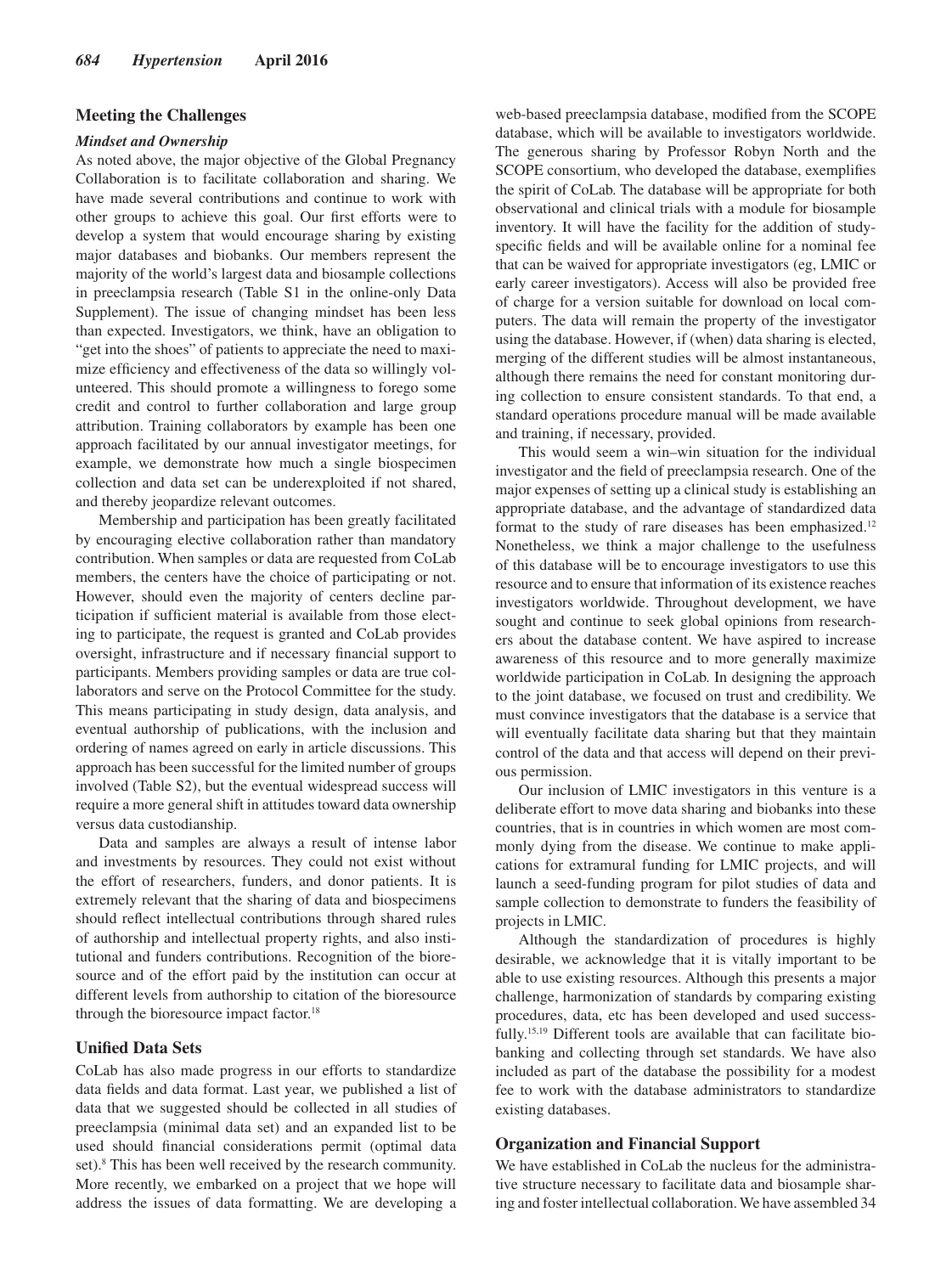centers from Europe, North America, South America, Africa, and Asia (Table S1) and an Executive Committee guides activities. Although not extensive, we have acquired funding adequate to enable a yearly face-to-face meeting of the full membership and monthly WebEx communication for intellectual interactions and prioritization of projects. Projects are provided with communications support and when necessary, coverage of the costs of shipping samples. We request that investigators who are seeking extramural support approach us before grant submission. CoLab's modest infrastructure expenses are then built into the grant budget and samples earmarked for the study pending the funding decision. To bolster the application, letters of support are provided to the grant seeker. CoLab membership enables institutions to apply for access to all shared resources. Any other investigator may also apply for the use of CoLab resources with sponsorship by a CoLab member. We thereby encourage the use of CoLab data and samples from any investigator worldwide while ensuring appropriate guardianship of these invaluable resources. This practice is not intended to be restrictive; should investigators not have a CoLab contact, and if the Executive Committee favorably reviews the project, an appropriate CoLab partner is afforded (Table S2).

Because the activities of CoLab progressed and expanded over the past 3 years, granting agencies have become increasingly aware of the power of collaborative research, yet infrastructure funding for collaborative efforts remains difficult to access. Because the research community becomes increasingly conscious of the importance and value of sharing resources, a degree of urgency must be transmitted to all national and international funding agencies that provision of the modest infrastructural support requisite for developing and maintaining shared databases, biobanks, and intellectual synergies will enhance discovery. Another major barrier would be overcome if national funding agencies agreed to partly fund the same studies on an international level, avoiding redundancy through repetition, and thereby reducing overall costs. Here, we applaud the activities of the Global Obstetric Network collaboration that seeks to form collaborative networks for clinical trials in obstetrics worldwide with liaison between funding agencies ([http://www.](http://www.globalobstetricsnetwork.org) [globalobstetricsnetwork.org](http://www.globalobstetricsnetwork.org)). CoLab is also moving toward providing a general point of entry where consortia with data or biosamples can register their study and CoLab can direct investigators to appropriate collaborators. An early online version of such a registry is available through the LINK registry (<http://www.linkregistry.org>).

## **Legal Burdens and Bureaucracy**

As detailed above, institutional restrictions and diverse regulations severely hamper timely sharing. We encourage early dialog to circumvent international consortia legal and ethical issues. In creating a trusted environment in international sharing recognition, it is indeed best to formalize sharing through proper MTA or data transfer agreements. In fact, in some countries exporting biosamples or health-related data might even be prohibited unless special safeguards are in place such as proper codification, consent, and MTA that clarify the goal and the restrictions of a specific research project. Having an appropriate MTA helps in ensuring that proper ethical and legal procedures are followed to protect patients and researchers in an international endeavor. There remains, however, a little common ground between institutional requirements.<sup>12</sup> Extensive literature and resources address ethical and legal issues related to sharing, and we welcome the movement toward adoption of an international code of agreement.<sup>20,21</sup> MTA models proposed include sections in which it is possible to formalize the kind of recognition planned for every contributor, in accordance to the scientific input provided. Generic models of MTA ready to use along with instructions on how to use them for international sharing are available.<sup>12</sup> These could help in addressing some of the legal and ethical issues related to data and samples sharing, including issues of privacy and security in data and samples exchange, ethical requirements, etc.

Planning ahead facilitates overcoming these challenges. New strategies are ideally developed in advance to collect data and samples in the proper way. Standardized procedures are the gold standard for new collections. Often ethical and legal issues are not thought out ahead of the study, not planned well and, therefore, may fail. New technologies may also help in developing new strategies for ethically and legally fit policies for future uses. In fact, web-based dynamic consent has been tested and proved an effective method to deal with specific challenges for international consortia, such as reconsent, continuous information, etc.22,23 Models to address prospectively those challenges exist and shall be used. The development in advance of tools to address ethical and legal issues, such as online electronic consent, updates through newsletters, or individual updates mailing lists, have proven to be effective ways to avoid most of the challenge faced today by international consortia.

Nonetheless, we must deal with pre-existing data, samples, and consents and with an attitude of administrators that intellectual property protection and eliminating any risk to the organization are primary driving forces. Where possible and feasible, reconsent should be sought to assess properly existing limits and foresee further developments of research in the consent form. Ideally, consent should contain information on international sharing and foresee possible recontact. Where individual reconsent is not possible, ethical clearance can be sought through the involvement of patients organizations and ethical committees permission. In certain instances, it is possible to request the ethical board for a waiver of consent. Conditions for a waiver are usually complete anonymization (not possible for anyone to reidentify data) $12$  of samples and data associated. Research should in those circumstances not be too distant from the original purpose. Appropriate MTAs will then ensure that restrictions are met by consortia partners belonging to different legislative frameworks.

#### **Working With Commercial Partners**

In addition to public and private research funding agencies, the pharma and diagnostics industry is also a potential funding source. The availability of samples for discovery of novel predictors, diagnostics, and mechanistic biomarkers has enormous potential value for industry in new test development and drug discovery. Although inappropriate to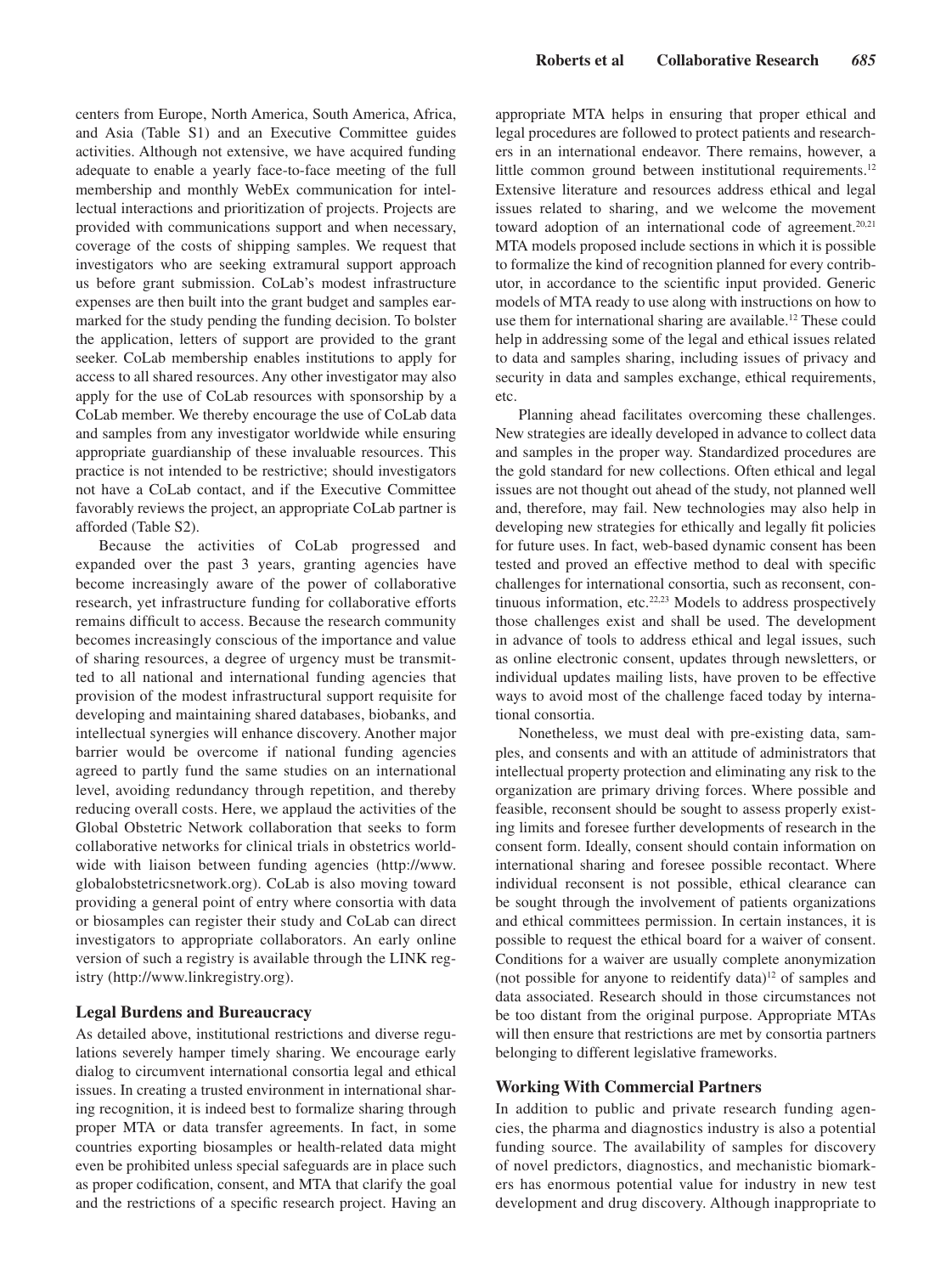request a fee for human samples, inclusion in the access fee a portion of the consortium's expenses is entirely appropriate. Collaboration with industry for definitive regulatory approval beyond screening is disappointingly often limited by practicalities. Because of the heterogeneity of the samples and different collection strategies of the various existing biobanks, it may well be impossible to satisfy regulatory requirements, although standardization for this purpose should be a future goal. There are special challenges. National and international requirements may vary for the type of consent required. Local ethical assessment is necessary to ensure oversight by authorities that the informed consent collected is appropriate for sharing data with industry. Nonetheless, the availability of samples for testing and screening would be another win–win situation for industry and the consortium.

#### **Perspectives**

The complexity of human disease, which is magnified with pregnancy complications requires big data to unravel pathophysiology and demands collaboration of investigators worldwide, including LMIC to understand and apply diagnostic and therapeutic strategies. We must rethink conventional approaches to assigning credit to individual studies and investigators. The needs of our patients and respect for participating subjects mandate the maximal use of the clinical information and analytes. The additional advantage of a more collaborative approach is invaluable intellectual interaction. We must also rethink standardization of data and data formats. Educating funding organizations and administrative agencies about the necessity to support and promote rather than inhibit synergies between existing and new prospective studies must be a goal of investigators. The challenges are not minor but the means and materials are at hand. In the end, all clinicians and scientists are committed to the eventual reduction of human suffering. We think collaborations such as CoLab offer a best hope for achieving this goal.

#### **Acknowledgments**

We thank the members of the Global Pregnancy Collaboration (Catalin S. Buhimschi, MD, Ohio State Patient Cohort; Susan J. Fisher, PhD, National Institutes of Health (NIH)/National Institute of Child Health and Human Development (NICHD) Placental Bank; Michael G. Gravett, MD, GAPPS; Stefan Hansson, MD, PhD, Lund Database; Claudia Holzman, DVM, MPH, PhD, POUCH Study; Arun Jeyabalan, MD, PEPP; Prof Dr Stephen Kennedy, INTERBIO 21st; Ulla Breth Knudsen, PhD, RANDERS; Hannele Laivuori, MD, PhD, FINNPEC and PREDO; Deborah A. Lawlor, PhD, Avon Longitudinal Study of Parents and Children; Thomas F. McElrath, MD, PhD, Life Codes; Laura A. Magee, MD, Canadian Perinatal Network; Prof. Per Magnus, MoBa; Sarah Manyame, MD, Lowand Middle-Income Countries Representative; Leslie Myatt, PhD, University of Oregon Placental Bank; Jenny Myers, PhD, Screening for Pregnancy Endpoints (SCOPE), BASELINE (Children of SCOPE) and IMPROvED; Jorn Olsen, MD, PhD, Danish Birth Cohort; Dr Christopher W.G. Redman, Oxford Biobank; Gordon C. S. Smith, MD, MRCOG, PhD, POPS; Anne Cathrine Staff, MD, PhD, CHASE Biobank; Dr Eric A.P. Steegers, Generation R; Ravi Thadhani, MD, MPH, Mass General Biobank; Eleni Z. Tsigas, Executive Director, Preeclampsia Foundation Registry; Dr Peter von Dadelszen, BMedSc, Principal Investigator: PRE-EMPT; Melissa L. Wilson, MPH, PhD, Tri-HELLP; Yan-ling Wang, PhD, Beijing Cohort; Cuilin Zhang, MD, PhD, Epidemiology Division

NIH/NICHD for their insight and input on the management of the challenges of collaboration.

#### **Sources of Funding**

The Global Pregnancy Collaboration is part of the Preeclampsia-Eclampsia Monitoring, Prevention and Treatment (PRE-EMPT) initiative funded by the University of British Columbia, a grantee of the Bill and Melinda Gates Foundation. D. Mascalzoni has received funding from the Innovative Medicines Initiative project BTCure (grant agreement number 115142-1), the Biobanking and Molecular Resource Infrastructure of Sweden project, Biobanking and Biomolecular Resources Research Infrastructure (BBMRI) LPC, RD Connect FP7 (grant agreement No. 305444).

None.

## **Disclosures**

#### **References**

- 1. Adams J. Collaborations: the fourth age of research. *Nature*. 2013;497:557–560. doi: 10.1038/497557a.
- 2. Chinchilla-Rodríguez Z, Benavent-Pérez M, de Moya-Anegón F, Miguel S. International collaboration in Medical Research in Latin America and the Caribbean (2003–2007). *J Assoc Inf Sci Technol*. 2012;11:2223–2238.
- 3. Weiner MW, Veitch DP, Aisen PS, et al; Alzheimer's Disease Neuroimaging Initiative. The Alzheimer's Disease Neuroimaging Initiative: a review of papers published since its inception. *Alzheimers Dement*. 2013;9:e111– e194. doi: 10.1016/j.jalz.2013.05.1769.
- 4. Roberts JM, Bell MJ. If we know so much about preeclampsia, why haven't we cured the disease? *J Reprod Immunol*. 2013;99:1–9. doi: 10.1016/j.jri.2013.05.003.
- 5. Chesley LC. *Hypertensive Disorders of Pregnancy*. New York, NY: Appleton-Century-Crofts; 1978.
- 6. Bellamy L, Casas JP, Hingorani AD, Williams DJ. Pre-eclampsia and risk of cardiovascular disease and cancer in later life: systematic review and meta-analysis. *BMJ*. 2007;335:974. doi: 10.1136/bmj.39335.385301.BE.
- 7. Mongraw-Chaffin ML, Cirillo PM, Cohn BA. Preeclampsia and cardiovascular disease death: prospective evidence from the child health and development studies cohort. *Hypertension*. 2010;56:166–171. doi: 10.1161/HYPERTENSIONAHA.110.150078.
- 8. Myatt L, Redman CW, Staff AC, Hansson S, Wilson ML, Laivuori H, Poston L, Roberts JM; Global Pregnancy CoLaboratory. Strategy for standardization of preeclampsia research study design. *Hypertension*. 2014;63:1293–1301. doi: 10.1161/HYPERTENSIONAHA.113.02664.
- 9. Myatt L, Clifton RG, Roberts JM, Spong CY, Wapner RJ, Thorp JM Jr, Mercer BM, Peaceman AM, Ramin SM, Carpenter MW, Sciscione A, Tolosa JE, Saade G, Sorokin Y, Anderson GD; Eunice Kennedy Shriver National Institute of Child Health and Human Development Maternal-Fetal Medicine Units Network. Can changes in angiogenic biomarkers between the first and second trimesters of pregnancy predict development of pre-eclampsia in a low-risk nulliparous patient population? *BJOG*. 2013;120:1183–1191. doi: 10.1111/1471-0528.12128.
- 10. Myatt L, Clifton RG, Roberts JM, et al; Eunice Kennedy Shriver National Institute of Child Health and Human Development (NICHD) Maternal-Fetal Medicine Units (MFMU) Network. First-trimester prediction of preeclampsia in nulliparous women at low risk. *Obstet Gynecol*. 2012;119:1234–1242. doi: 10.1097/AOG.0b013e3182571669.
- 11. Levine RJ, Maynard SE, Qian C, Lim KH, England LJ, Yu KF, Schisterman EF, Thadhani R, Sachs BP, Epstein FH, Sibai BM, Sukhatme VP, Karumanchi SA. Circulating angiogenic factors and the risk of preeclampsia. *N Engl J Med*. 2004;350:672–683. doi: 10.1056/ NEJMoa031884.
- 12. Mascalzoni D, Dove ES, Rubinstein Y, Dawkins HJ, Kole A, McCormack P, Woods S, Riess O, Schaefer F, Lochmüller H, Knoppers BM, Hansson M. International Charter of principles for sharing bio-specimens and data. *Eur J Hum Genet*. 2015;23:721–728. doi: 10.1038/ejhg.2014.197.
- 13. Kaye J. From single biobanks to international networks: developing e-governance. *Hum Genet*. 2011;130:377–382. doi: 10.1007/ s00439-011-1063-0.
- 14. Kenny LC, Black MA, Poston L, Taylor R, Myers JE, Baker PN, McCowan LM, Simpson NA, Dekker GA, Roberts CT, Rodems K, Noland B, Raymundo M, Walker JJ, North RA. Early pregnancy